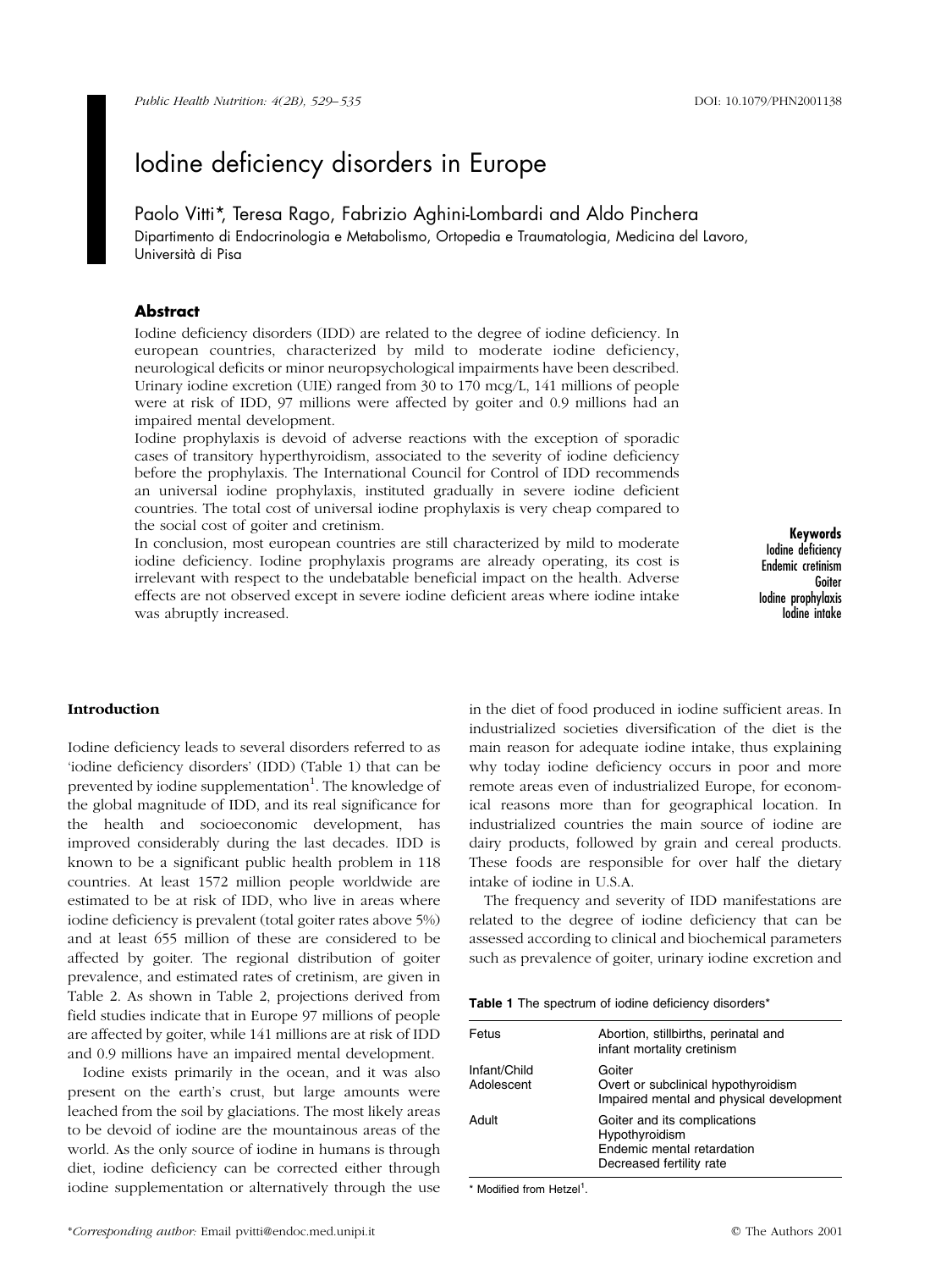|                        | Population<br>(millions) | At risk of IDD |      | Affected by goiter |      | Affected by impaired<br>mental development |      |
|------------------------|--------------------------|----------------|------|--------------------|------|--------------------------------------------|------|
| WHO region             |                          | millions       | $\%$ | millions           | $\%$ | millions                                   | $\%$ |
| Africa                 | 550                      | 181            | 32.8 | 86                 | 15.6 | 1.1                                        | 0.2  |
| Americas               | 727                      | 168            | 23.1 | 63                 | 8.7  | 0.6                                        | 0.9  |
| Eastern Med            | 406                      | 173            | 42.6 | 93                 | 22.9 | 0.9                                        | 2.3  |
| Europe                 | 847                      | 141            | 16.7 | 97                 | 11.4 | 0.9                                        | 1.1  |
| South-East Asia        | 1355                     | 486            | 35.9 | 176                | 13.0 | 3.2                                        | 1.3  |
| <b>Western Pacific</b> | 1553                     | 423            | 27.2 | 142                | 9.0  | 4.5                                        | 2.9  |
| Total                  | 5438                     | 1572           | 28.9 | 655                | 12.0 | 11.2                                       | 2.0  |

<span id="page-1-0"></span>Table 2 Total number of people and percent of regional population living in areas at risk of IDD, or affected by IDD\*

\* Modified from WHO/NUT<sup>2</sup>.

TSH level in newborns (Table 3). The impact of iodine deficiency on the health of humans is indeed well established for some manifestations: goiter is the most frequent manifestation and is closely related to the frequency of mental defects $1-5$ .

## Neuropsychological defects and iodine deficiency in Europe

The most serious complication of iodine deficiency is endemic cretinism, characterized by irreversible and severe mental retardation associated with either a predominant neurological syndrome (neurological cretinism) or hypothyroidism (myxedematous cretinism) or a combination of both. Several theories have been hypothesised to explain the pathogenesis of neurological versus myxedematous cretinism. Recently, the role of combined selenium and iodine deficiency has been stressed. Selenium is present in high concentration in the normal thyroid and is essential for selenoenzymes such as glutathione peroxidase (GPX), that acts as antioxidant, and type I 5'-deiodinase<sup>4</sup>. The mechanism would be the following: iodine deficiency causes thyroid hyperstimulation by TSH that leads to increased production of H2O2 within the thyroid follicular cells; selenium deficiency also results in accumulation of H2O2 due to GPX deficit. Excess of H2O2 can induce thyroid cell destruction and myxedematous cretinism. On the other hand deficiency of the selenoenzyme 5'-deiodinase causes decreased catabolism of T4 to T3 with increased availability of T4 for the fetal brain and prevention of neurological deficits<sup>6</sup>.

Cases of overt myxedematous, neurological or mixed

Table 3 Classification of goiter endemias by severity\*

endemic cretinism are reported in areas of severe iodine deficiency such as Africa and Asia<sup>1,3,4</sup>. However, in European countries, characterized by slight to moderate iodine deficiency, large goiters and cretinism were no longer observed. Several reports have described cases of neurological deficits<sup>7-11</sup> [\(Table 4\) o](#page-2-0)r minor neuropsychological impairments. In Tuscany neuropsychological performance was tested in 107 children living in a village characterized by mild iodine deficiency (urinary iodine excretion, UIE 64 mcg/L) by a block design subtest of the Wechsler Intelligence Scale for Children and simple reaction times to visual stimuli<sup>7</sup>. The results obtained in these children were compared with those obtained in children born and living in an iodine sufficient area. The block design test was not different between the two groups of children, while reaction times were significantly delayed in children living in the iodine deficient village. These data indicate that mild iodine deficiency may impair the rate of motor response to perceptive stimuli even in the absence of general cognitive defects.

#### Goiter and iodine deficiency in Europe

The status of iodine nutrition in Europe has been recently reviewed in a meeting in Bruxelles that resulted in a publication 'Iodine Deficiency in Europe', by Delange et  $al^{12}$ . A review of the iodine nutrition status in some European countries was made also in Munich in  $1997^{13}$ . Reported here are summaries of data collected in each country.

| Indicator                                    | Target population | Mild          | Moderate        | Severe    |
|----------------------------------------------|-------------------|---------------|-----------------|-----------|
| Goiter grade $>0$                            | Schoolchildren    | $5.0 - 19.9%$ | $20.0 - 29.9%$  | $>30.0\%$ |
| Thyroid volume $>97th$ centile by ultrasound | Schoolchildren    | $5.0 - 19.9%$ | $20.0 - 29.9\%$ | $>30.0\%$ |
| Median urinary iodine level $(\mu q/L)$      | Schoolchildren    | $50 - 99$     | $20 - 49$       | $<$ 20    |
| $TSH > 5$ mU/l whole blood                   | <b>Neonates</b>   | $3.0 - 19.9%$ | $20.0 - 39.9\%$ | $>40.0\%$ |
| Median Tg (ng/mL serum)+                     | Children/adults   | $10.0 - 19.9$ | $20.0 - 39.9$   | >40.0     |

\* Modified from WHO/NUT<sup>2</sup>.

 $\dagger$  Different assays may have different normal ranges.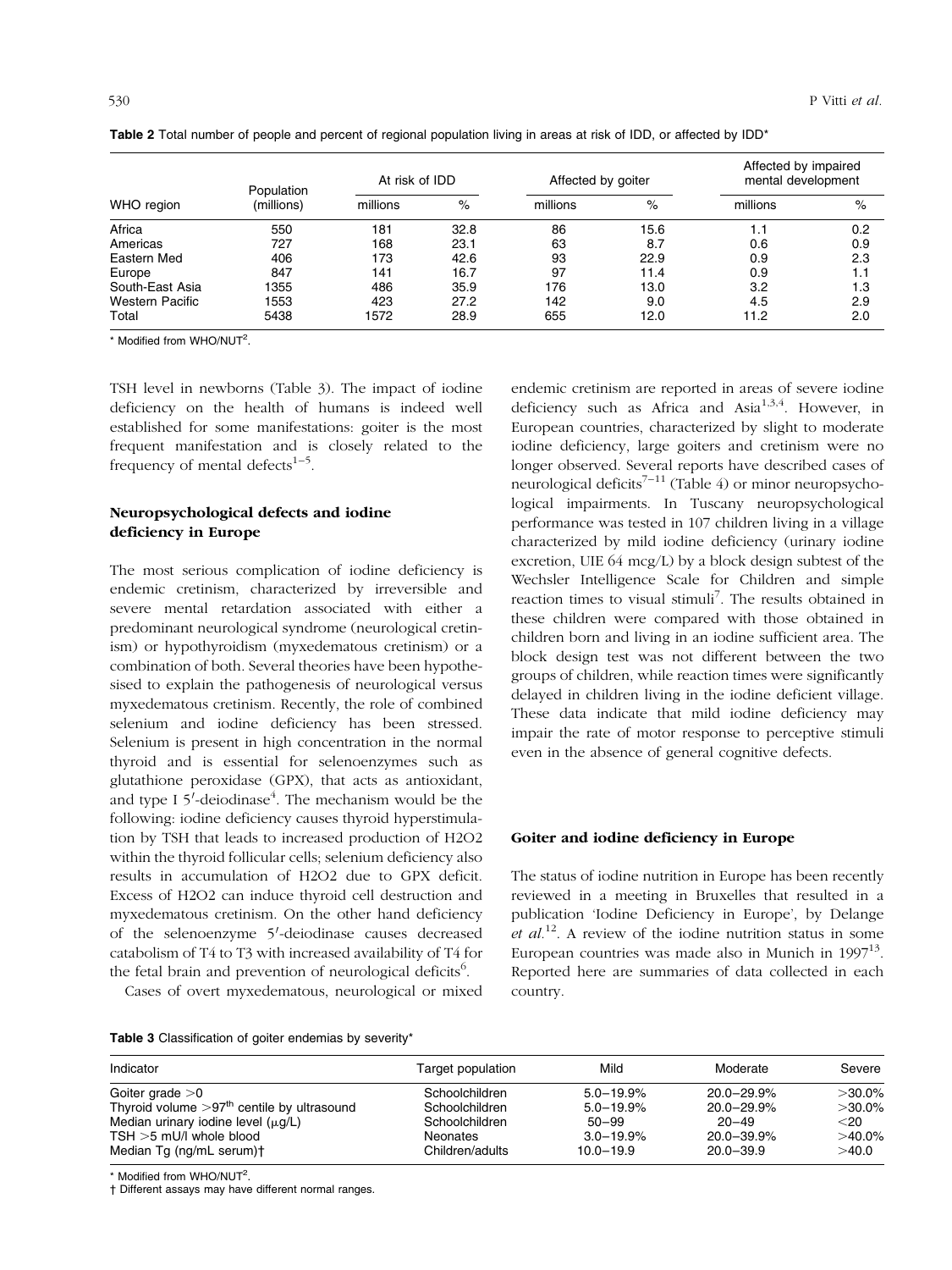| Regions         | Tests                                             | Findings                                                                                   | Authors                |
|-----------------|---------------------------------------------------|--------------------------------------------------------------------------------------------|------------------------|
| Spain           | Locally adapted<br>Baylely<br>McCarthy<br>Cattell | Lower psychomotor ability and mental development                                           | Bleichrodt et al.      |
| Italy<br>Sicily | Bender-Gestalt                                    | Low perceptual integrative motor ability<br>Neuromuscolar and neurosensorial abnormalities | Vermiglio et al.       |
| Tuscany         | Wechsler<br>Raven                                 | Low verbal IQ, perception and motor ability                                                | Fenzi et al.           |
| Tuscanv         | Wisc                                              | Low velocity of motor response to visual stimuli                                           | Aghini-Lombardi et al. |

<span id="page-2-0"></span>

\* Modified from Delange<sup>4</sup>.

## $A$ ustria $^{12}$

Austria was a classical endemic goiter country due to iodine deficiency with UIE of 35 mcg/day and goiter prevalence in adolescents of almost 50% in the 1960s. In 1923 a prophylactic program with iodized salt was made, but then discontinued a few years later. In 1963 iodized salt at the level of 10 mg/Kg was reintroduced. Goiter prevalence was still elevated, but huge goiter and cretinism had gone.

## $Belqium<sup>12</sup>$

The data over these last 30 years showed that there is no severe endemic goiter in Belgium, but the iodine intake remains marginally low. In a survey carried out in 1980 goiter prevalence was 10% in the eastern part of the country. The UIE in adults in 1990 was around 50 mcg/ day and in children was 43 mcg/day.

## $Denmark<sup>13</sup>$

In Denmark a large survey of UIE in 6000 adolescents from different parts of the country was performed in the 1960s. It was shown that UIE was relatively low with an average value of 64 mcg/day. In 1988 in Copenhagen the UIE was from 73 to 100 mcg/day in the age group from 20 to 80 years. Denmark is thus an area of mild to moderate iodine deficiency and the level of UIE has not changed in the last  $30 \text{ years}^{17}$ .

## Eastern Europe and Central Asia<sup>13</sup>

For a long period of time, iodine deficiency disorders have been greatly underestimated in eastern European countries. Only surveys carried out in the 1980s clearly showed the persistence of moderate or even severely affected areas in several countries of eastern Europe and in Baltic States. The latest available data show that IDD is virtually eliminated in only one country, i.e. the Slovakia. Several countries have marginal or mild IDD. In Czech Republic and Hungary the majority of the subregions have moderate IDD. In some areas iodine prophylaxis programs through salt iodization are already implemented. In Poland two well defined endemic goiter areas have been known for years (Carpathian and Sudeten). Iodine prophylaxis is started in 1935. In the survey carried out from 1949 to 1977 other endemic areas were found.

In the period of time from 1993 to 1997, a survey was carried out by the European Thyro-Mobil action (Table 5). In schoolchildren population UIE was less than 100 mcg/day. Prevalence of goiter ranged from 5 to 41% depending on the area. Poland is characterized by a moderate or, only in seaside area, mild degree of iodine deficiency.

## $Finland<sup>12</sup>$

Iodized salt was introduced in the late 1940s but endemic goiter was found all over the country specially in the inland and in the east<sup>16</sup>. In the 1960s the iodine content of table salt was increased to 25 mg/Kg and the median UIE increased to about 300 mcg/day. In the most recent surveys at the end of 70ies the prevalence of goiter in  $schoolchildren$  was  $<$ 5%.

#### $France^{12}$

The French Society of Endocrinology carried out a survey in 10-14 years old schoolchildren between 1984 and 1986 in 13 over 25 educational districts. Goiter prevalence was from 10 to 30% in the majority of districts and only in a few of them was  $\leq 5\%$ . The UIE was comprised between 55 and 174 mcg/g creatinine being  $>100$  only in 2/13 districts.

Table 5 Recommended dietary allowance of iodine\*

|                              | Iodine<br>(mcg/day) |
|------------------------------|---------------------|
| Adolescent/adult             | 150                 |
| Pregnant and lactating women | 200                 |
| Children                     |                     |
| $1-6$ yr                     | 90                  |
| 7-10 yr                      | 120                 |
| Infants                      |                     |
| $<$ 1 yr                     | 90                  |

\* Modified from Delange<sup>12</sup>.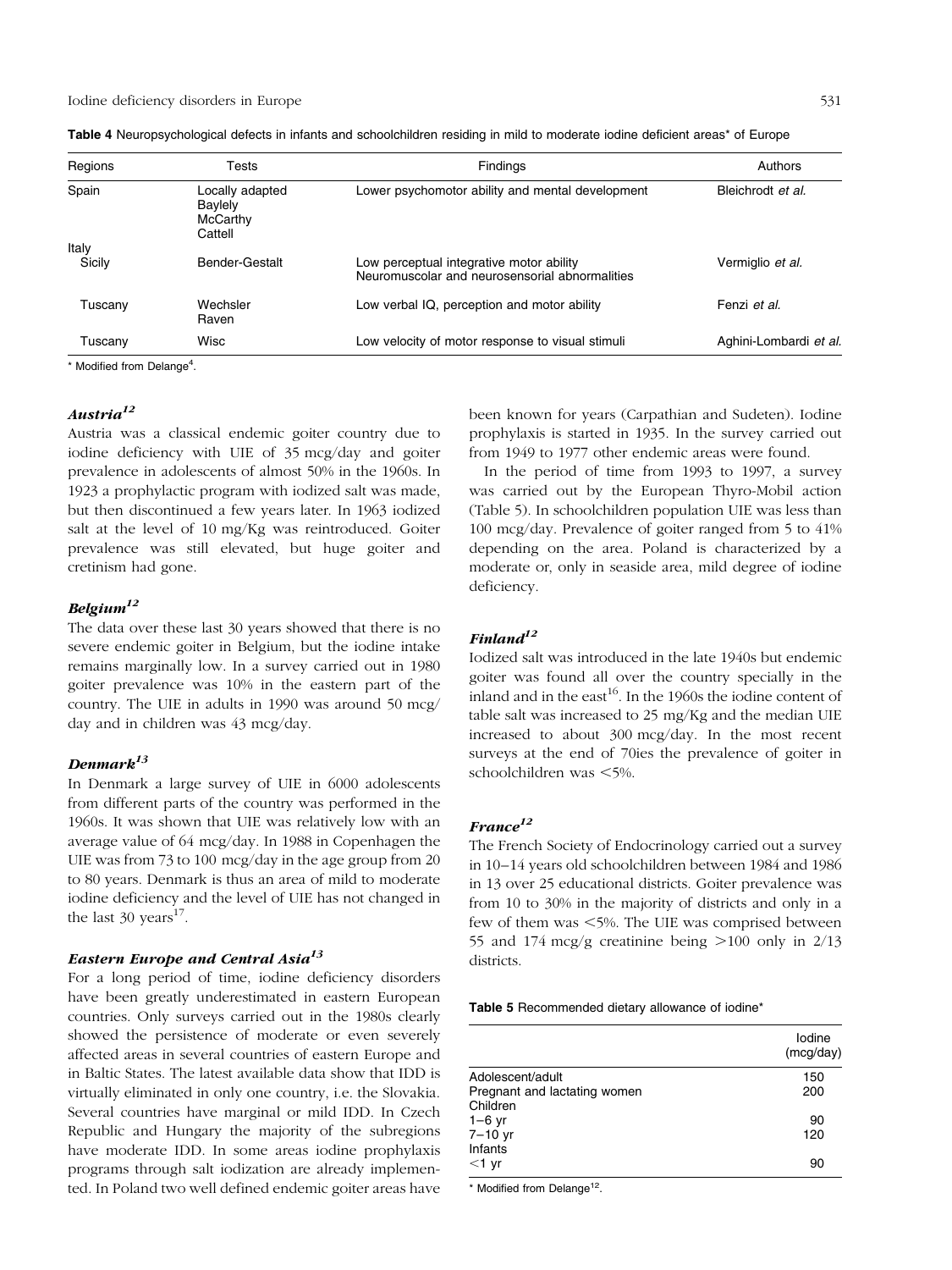## $Germanv^{12}$

Germany is an iodine deficient region and goiter is endemic. Initially, the prophylactic measures gradually introduced since the beginning of 1980s differed in East and West Germany. In East Germany 'general prophylaxis' was able to achieve an improvement of iodine supply until 1989. Adoption of the principle of voluntary action after the reunification of Germany, however, led to a decrease of iodine intake. Endemic occurrence of goiter was detected and iodine deficiency identified as its cause in the 1970s. Surveys carried out in both parts of Germany showed that the prevalence of goiter was about  $4-10\%$ in the North and about 10-35% in the South. UIE was  $31-37 \text{ mcg/g}$  creatinine in North and  $18-29 \text{ mcg/g}$ creatinine in South.

## $Greeze^{12}$

Endemic goiter is present in Greece and has been studied extensively. UIE ranged from 17 to 45 mcg/day). The prevalence of endemic goiter ranged from 22 to 59%. After the iodine prophylaxis the prevalence of goiter decreased.

## $I$ reland $1<sup>2</sup>$

In studies carried out during the years 1938-39 areas of endemic goiter were found in Ireland. In a most recent survey UIE showed a seasonal variation due to the different iodine content in the milk according to the season. Ireland was shown to be characterized by slight to moderate iodine deficiency with 22% of 2740 subjects having UIE below 50 mcg/day.

## Ital $v^{12}$

The existence of goiter in Italy has been known since the age of the ancient Romans. A clear relationship between endemic goiter and endemic cretinism was recognized in 1848 by an `ad hoc' committee appointed by the king of Sardinia. Iodine deficiency in endemic areas was first documented in the early 20th century in Piemonte and Valle d'Aosta. The manufacture of iodized salt was allowed by law in 1972 and distributed on request to selected endemic areas. In 1977 the distribution was extended to the whole country. In 1991 the amount of iodine has been raised from 15 to 30 mg/Kg of salt by a Public Ministry Decree. In a series of surveys carried out from 1978 and 1991 the goiter prevalence ranged from 14 to 73% and was roughly inversely correlated with iodine excretion (UIE 10-122 mcg/g creatinine)<sup>14</sup>.

In a recent survey conducted in 1994 the impact of iodine deficiency on thyroid disease was studied in the whole population of a village of southern Italy, Pescopagano, characterized by mild to moderate iodine deficiency and never submitted to iodine prophylaxis $15$ . 1411 people were studied. The history of thyroid disease was collected and thyroid size was determined by palpation and ultrasound. UIE was evaluated and thyroid function was assessed by measuring free thyroid hormones (FT4, FT3), thyroid stimulating hormone (TSH) and thyroid autoantibodies (TgAb, TPOAb). Median UIE was  $55 \mu g/L$ . The overall prevalence of goiter was 16.0% in children and progressively increased with age up to 74.6% in the 56-65 class of age. Thyroid nodularity progressed from 0.5% in children up to  $28.5\%$  in the  $56-65$  age group. In subjects more than 15 yr-old nontoxic diffuse and nodular goiter were 41.8% and 17%, respectively. The prevalence of hyperthyroidism was 2.9% with a nonautoimmune: autoimmune ratio of 2.2:1. The occurrence of thyroid functional autonomy increased from 0.7% in children up to 15.4% in older subjects, with no difference between nodular and diffuse goiter. The prevalence of overt and subclinical hypothyroidism was 0.2% and 3.8% respectively. The prevalence of serum TgAb and TPOAb was 12.6%, being more frequent in females (17.3%) than in males (7.0%) and progressively increased with age from  $2.4\%$  in children to 21.9% in the  $46-55$  age class, with little change in older age groups. The prevalence of diffuse autoimmune thyroiditis was 3.5%, as assessed by thyroid antibody assays and by ultrasound. Median TSH progressively decreased with age from  $2.2 \mu U/ml$  up to 0.9  $\mu$ U/ml, being significantly lower ( $p < 0.001$ ) in goitrous than in nongoitrous subjects. Thyroid cancer was found in 0.1% of the adults.

The conclusion of this study was that in an iodine deficient community a progressive increase of goiter prevalence occurred with age with a high proportion of nodularity and functional autonomy in the adult population. Hyperthyroidism was twice as high than that reported in iodine sufficient areas, the difference being mainly due to an increased frequency of toxic nodular goiter, while the prevalence of hypothyroidism and thyroid cancer showed no difference. Serum TgAb and TPOAb were more frequently detectable with respect to iodine sufficient areas, while the prevalence and age distribution of diffuse autoimmune thyroiditis was relatively low.

Data obtained from single epidemiological surveys carried out in the years 1978-1991 were recently reviewed<sup>14</sup>. A total number of  $72.112$  schoolchildren  $(6-14$  years) was examined, including  $5046$  controls residing in urban areas and 66.066 subjects residing in extraurban endemic areas. Surveys were performed to a large extent in predominantly hilly and mountainous districts known or suspected to be endemic and were distributed throughout Italy. Mean UIE was between 50 and 75 mcg/g creatinine. In the control areas UIE ranged from 85 to 175 mcg/g of creatinine. The prevalence of goiter in schoolchildren of endemic areas ranged from 14% to 73% and was roughly inversely correlated with iodine excretion. Generally, goiter prevalence was greater in Central and Southern Italy. In the control areas goiter prevalence was below 10%. In some areas with moderate or severe iodine deficiency cases of cretinism and mental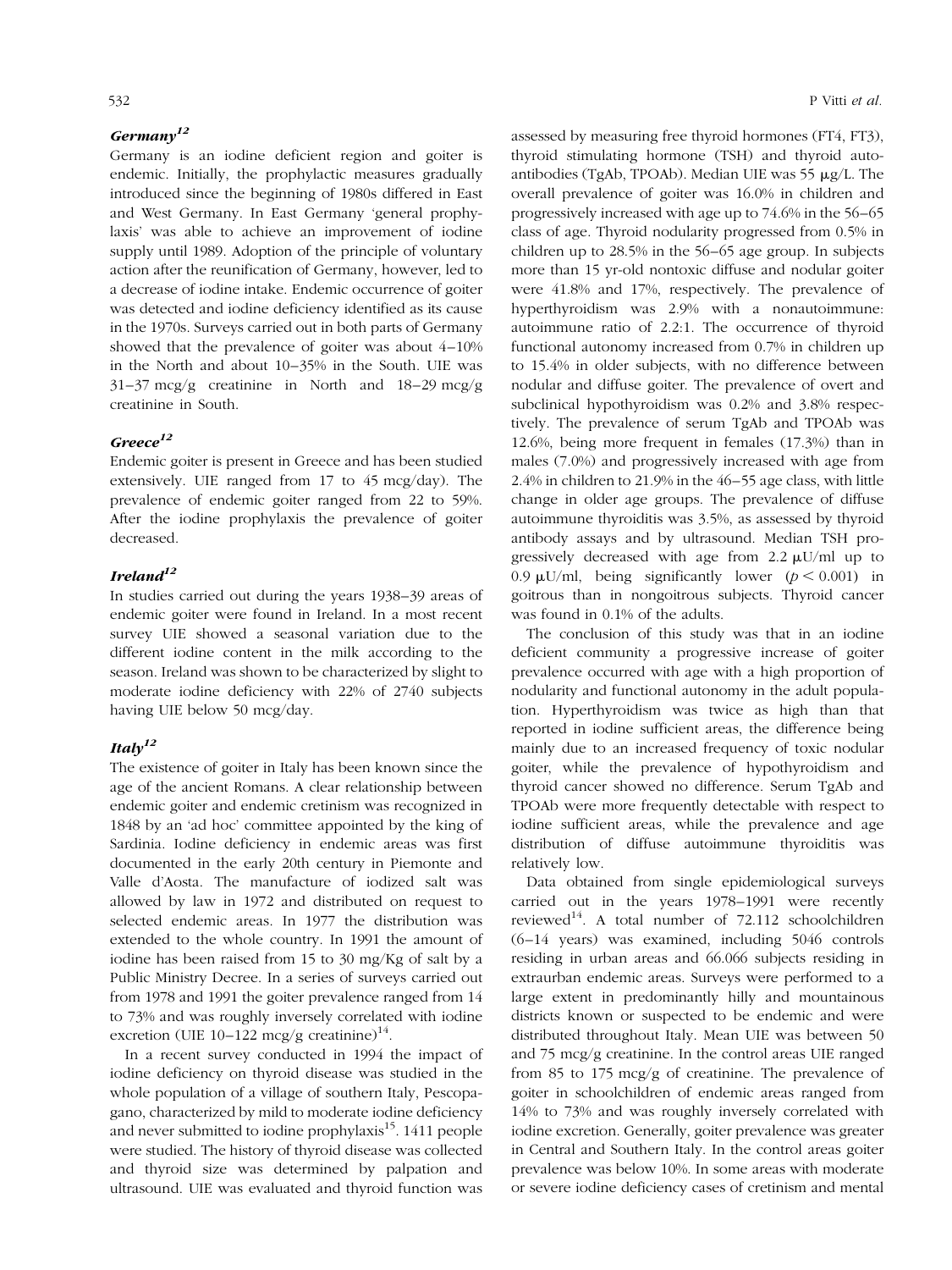defects were found. Minor neuropsycological impairements were detected in schoolchildren residing in moderate iodine deficiency such as Val Tiberina (Toscana) and Sicily (see above).

## $N$ etherlands<sup>12</sup>

Iodized salt was introduced in the Netherlands in 1928 and the use was voluntary. In 1968 iodized bread salt was introduced. In 1974 the Ministry of Public Health decided that the iodized household salt was no longer necessary and sale was stopped. The main conclusion of this study carried out in 1976 was that iodine supplementation was insufficient to prevent endemic goiter especially in females and adolescents. In 1982 iodized household salt with a higher content of iodine  $(23-29 \text{ mg/Kg})$  was reintroduced and the iodine content of bread salt was raised from 46 to 60 mg/Kg. UIE was much lower in females than in males. Goiter prevalence in females was 29±25% and in males 17%. The existence of endemic goiter in the Netherlands can be attributed to an iodine supplementation that is marginal for large parts of the population.

## Portugal $^{12}$

Severe endemic goiter and cretinism had been known to exist in Portugal since the beginning of the century. The mean UIE ranged from 12 to 129 mcg/g creatinine in different areas. The median UIE in schoolchildren in Lisbon was 71 mcg/g creatinine and in the adult population was 46 mcg/g creatinine. In 1971 the most affected areas were defined and prophylaxis with iodized salt was started. Iodine prophylaxis was followed by cases of iodine induced thyrotoxicosis.

## $Stain<sup>12</sup>$

Iodine deficiency is still widespread throughout Spain, mostly of mild to moderate degree, but with areas still existing with severe iodine deficiency. In particular, in different regions of Spain the goiter prevalence was from 18 to 25% in schoolchildren. UIE was from 30 to 120 mcg/day. In several areas of Spain minor neurological deficits resulting from iodine deficiency were described in schoolchildren<sup>11</sup>. Health authorities showed interest in the eradication of iodine deficiency disorders and in 1982 a law was promulgated for the production of iodized table salt at 60 mg of iodine per Kg. However the availability of iodized salt was not accompanied by a sustained campaign for promotion of its use.

## Switzerland $^{13}$

Switzerland was formerly a severely iodine deficient area. The results of goiter prevalence was high and in 1922 iodine salt has been introduced at  $1.9-3.75$  ppm on a voluntary basis. In 1962, the iodine content of salt was raised from 3.75 to 7.5 ppm and in 1980 to 15 ppm. UIE increased from 20 mcg/g creatinine to 150 mcg/g creatinine. The prevalence of goiter decreased gradually. The two Swiss manufactures actually produce salt at 15 ppm iodide. Salt both for household and food industry (meat, bakeries, instant food) is iodized. In 1989 92% of household salt and 78% of all salt for human consumption was iodized.

#### United Kingdom $^{12}$

Studies of the 1960s showed that UIE in United Kingdom was around 100 mcg/day. The main iodine sources were established to be fish products (26%), milk and milk products (19%) cereals (14%), vegetables (12%). Current average iodine intake in United Kingdom is approximately 255 mcg/day. United Kingdom can thus be considered not iodine deficient, although there are wide variations in iodine intake due to the variability of the milk content of iodine.

## Updated situation of iodine intake in Europe<sup>18</sup>

The recommended dietary allowance of iodine for European countrie[s \(Table 5\),](#page-2-0) was recently agreed upon in the meeting held in Bruxelles in  $1992^{12}$ . Most European countries recently participated in an extensive survey aimed at assessing the status of iodine nutrition in Europe. Seven thousand five hundred fifty nine children were examined by thyroid ultrasonography and UIE was measured (Table 6). The conclusion of this study was that iodine nutrition in schoolchildren has markedly improved in many European countries and is presently normal in the Netherlands, France and Slovakia. Iodine intake remains unchanged in other countries such as Belgium. Goiter occurs at UIE below 10 mcg/dL. The prevalence of goiter is still up to  $10-40%$  in some European areas stressing the necessity of universal salt iodine prophylaxis.

### Efficacy and safety of iodine prophylaxis

In countries of severe iodine deficiency such as African countries iodate oil was shown to reduce the prevalence

Table 6 Range of the median urinary iodine excretion (UIE) in European schoolchildren\*

| Country               | No. of sites | UIE (mcg/dl)  |
|-----------------------|--------------|---------------|
| The Netherlands       | 3            | $14.1 - 16.3$ |
| Slovak Republic       | 4            | $13.0 - 14.3$ |
| Germany               | 2            | $10.3 - 12.6$ |
| Austria               | 4            | $9.8 - 12.0$  |
| France                | 15           | $8.5 - 13.1$  |
| Luxemburg             |              | 9.0           |
| <b>Czech Republic</b> | 2            | $8.5 - 8.7$   |
| Italy                 | 2            | $5.4 - 8.4$   |
| Hungary               | 3            | $5.2 - 11.5$  |
| Belgium               | 3            | $5.0 - 5.8$   |
| Romania               | 7            | $3.4 - 14.0$  |
| Poland                | 3            | $20 - 3.2$    |

\* Modified from Delange<sup>18</sup>.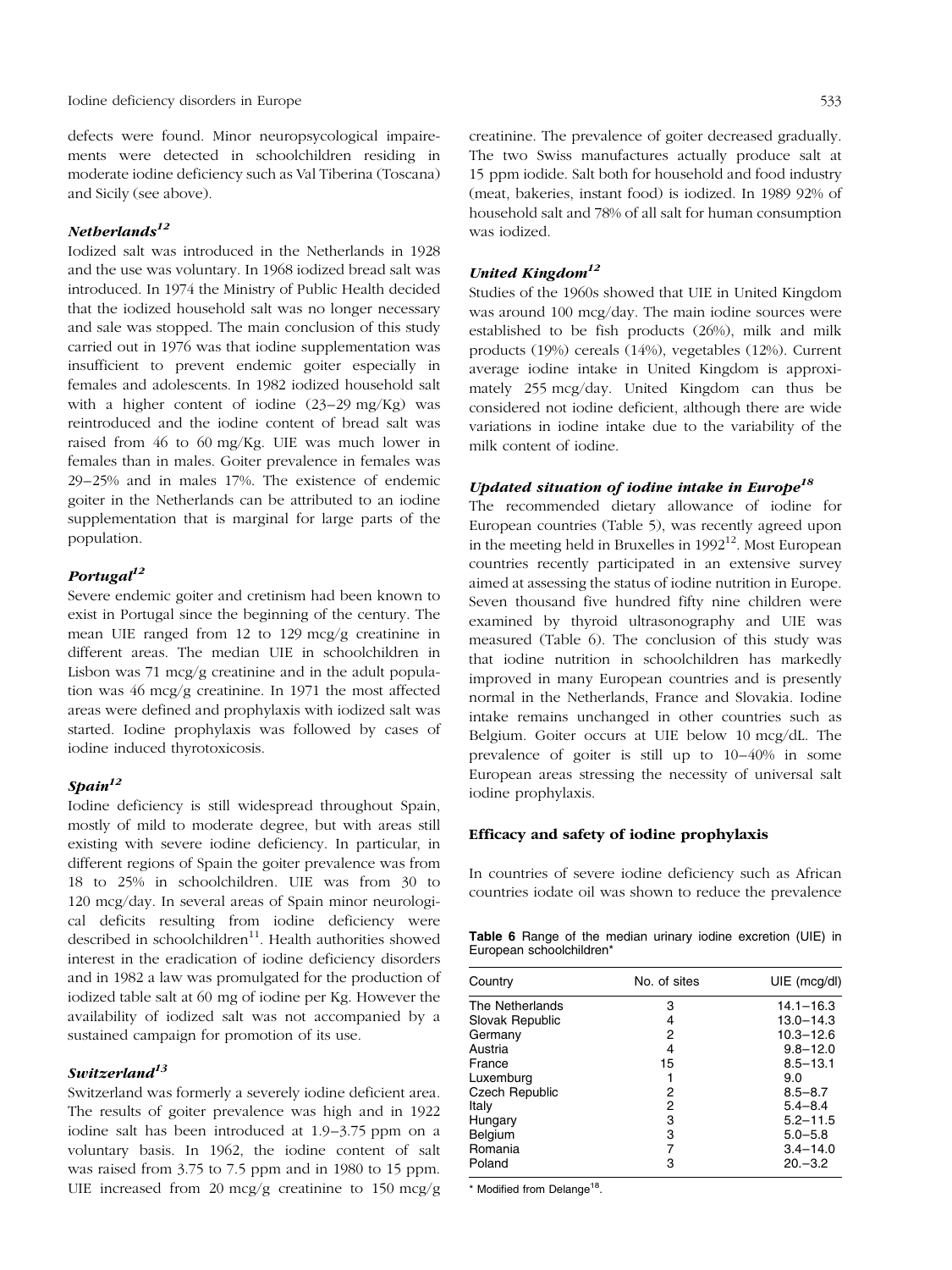of goiter and endemic cretinism. In developed countries the commonly used method of iodine prophylaxis is iodization of table salt. In countries where iodoprophylaxis was introduced many years ago (i.e. North American states, Switzerland and Scandinavian countries) the prevalence of iodine deficiency disorders was dramatically reduced. A clear example of efficacy of iodized salt was obtained in a study in which 453 schoolchildren born before iodine prophylaxis and 399 children born after iodine prophylaxis were examined $19$ . Before iodine prophylaxis urinary iodine excretion (UIE) was 47 mcg/g creatinine and goiter prevalence 60%; after iodine prophylaxis UIE was 130 mcg g/creatinine and goiter prevalence 8%. Also neuropsychological performances were improved by optimization of iodine intake<sup>7,8</sup>. In a study performed in a severe iodine deficient region of China iodized oil administered to pregnant women was shown to prevent microencephaly and neurological disturbances in the newborns $^{20}$ .

Iodine prophylaxis is devoid of adverse reactions with the exception of sporadic cases of transitory hyperthyroidism (iodine induced hyperthyroidism, IIH) first described in Tasmania after administration of iodized bread<sup>21,22</sup>. Recently cases of IIH were observed in Zimbabwe after salt iodization<sup>23</sup>. In agreement with these data Bourdeoux et  $al^{24}$  observed IIH in 14/190 subjects after institution of iodine prophylaxis in Kivu, Zaire. A possible explanation of this phenomemon is the rapid increase of iodine intake in a severe iodo-deficient population. This hypothesis is supported by the observations made in Switzerland<sup>25</sup> where the iodine content of salt was progressively increased from 3.75 mg/Kg in 1923 to 15 mg/Kg in 1980. A transitory and negligible increase of cases of IIH has been observed in 1980, while the incidence of hyperthyroidism decreased in the following years. To better understand the problem of IIH the WHO and the International Council for the Control of Iodine Deficiency Disorders (ICCIDD) undertook a study in 7 African countries in which iodine prophylaxis was recently introduced. The conclusion of this study<sup>26,27</sup> was that IIH is relatively rare and associated to the severity of iodine deficiency before the prophylaxis. This problem has been judged to be not relevant for European countries characterized by mild to moderate iodine deficiency. Thus, ICCIDD recommends an universal iodine prophylaxis, that has to be instituted gradually in severe iodine deficient countries $26,27$ .

### Cost of iodine prophylaxis

The costs of salt iodization include several components, i.e. the cost of the chemical (potassium iodate), processing and packing. The total cost of salt iodization was estimated to be 3.95 to 14.8 USA dollars per ton with an average of  $7.40$ . This amounts to  $0.4-1.2$  cents per Kg or 1±6 cents per person per year based on an estimated annual consumption of 3 to 5 Kg<sup>28</sup>. This is very cheap taking into account the beneficial impact on the health of a correct iodine intake at the population level.

#### Conclusions

In conclusion, most European countries are still characterized by mild to moderate iodine deficiency, although in several of them iodine prophylaxis programs are already operating. The cost of iodization of salt is irrelevant with respect to the undebatable beneficial impact of a correct iodine intake on the health. Adverse effects of universal iodine prophylaxis are very rare and observed mainly in severe iodine deficient populations in whom iodine intake was abruptly increased.

#### References

- 1 Hetzel BS. Iodine Deficiency Disorder (IDD) and their eradication. Lancet 1983;  $\mathbf{ii}$ : 1126-9.
- 2 Indicators for assessing Iodine Deficiency Disorder and their control through salt iodization. WHO/NUT/94.6.
- 3 Dunn JT, Pretell EA, Daza CH, Viteri FE. Towards the eradication of endemic goiter, cretinism and iodine deficiency. Pan American Health Organization, World Health Organization, Scientific Publication. 1986: n. 502, 215-370.
- 4 Delange F. The disorders induced by iodine deficiency. Thyroid. 1994; 4: 107-28.
- 5 Gutekunst R, Scriba PC. Goiter and iodine deficiency in Europe. The European Thyroid Association report as updated in 1988. *J. Endocrinol. Invest.* 1989; **12**: 209-20.
- 6 Contempre B, Denef JF, Dumont JE, Many MC. Selenium deficiency aggravates the necrotizing effect of a high iodine dose in iodine deficient rats. Endocrinology 1993; 132: 1866-8.
- 7 Aghini Lombardi F, Pinchera A, et al. Mild iodine deficiency during fetal/neonatal life and neuropsychological impairment in Tuscany. J. Endocrinol. Invest. 1995; 18: 57-62.
- 8 Chiovato L, Aghini-Lombardi F, Vitti P, et al. The impact of iodine deficiency on neurological and cognitive development. The European experience. In: Stanbury JB, ed. The Damaged Brain of Iodine Deficiency. New York: Cognizant Communication Co, 1994; Ch. 31: 293-8.
- 9 Fenzi GF, et al. Neuropsicological assessment in schoolchildren from an area of moderate iodine deficiency. J. Endocrinol. Invest. 1990; 13: 427-43.
- 10 Vermiglio F, Sidoti M, Finocchiaro MD, et al. Defective neuromotor and cognitive ability in iodine deficient schoolchildren of an endemic goiter region in Sicily. J. Clin. Endocrinol. Metab. 1990; 70: 379-84.
- 11 Bleichrodt N, Escobar del Rey F, Morreale de Escobar G, Garcia I, Rubio C. Iodine deficiency: implications for mental and psychomotor development in children. In: DeLong G, Robbins J, Condliffe PG, eds. Iodine and the Brain. New York: Plenum, 1989: 269-71.
- 12 Delange F, Dunn JT, Glinoer D. Iodine deficiency in Europe: a continuing concern. eds. New York: Plenum Press, 1993: vol 241.
- 13 World Health Organization, United Nations Children's Found and International Council for Control of Iodine Deficiency Disorders; Elimination of iodine deficiency disorder (IDD) in Central and Eastern Europe, the Commonwealth of Independent States and the Baltic States. Proceedings of a conference held in Munich, Germany, 3-6 September 1997. WHO/EURO/NUT/98.1.